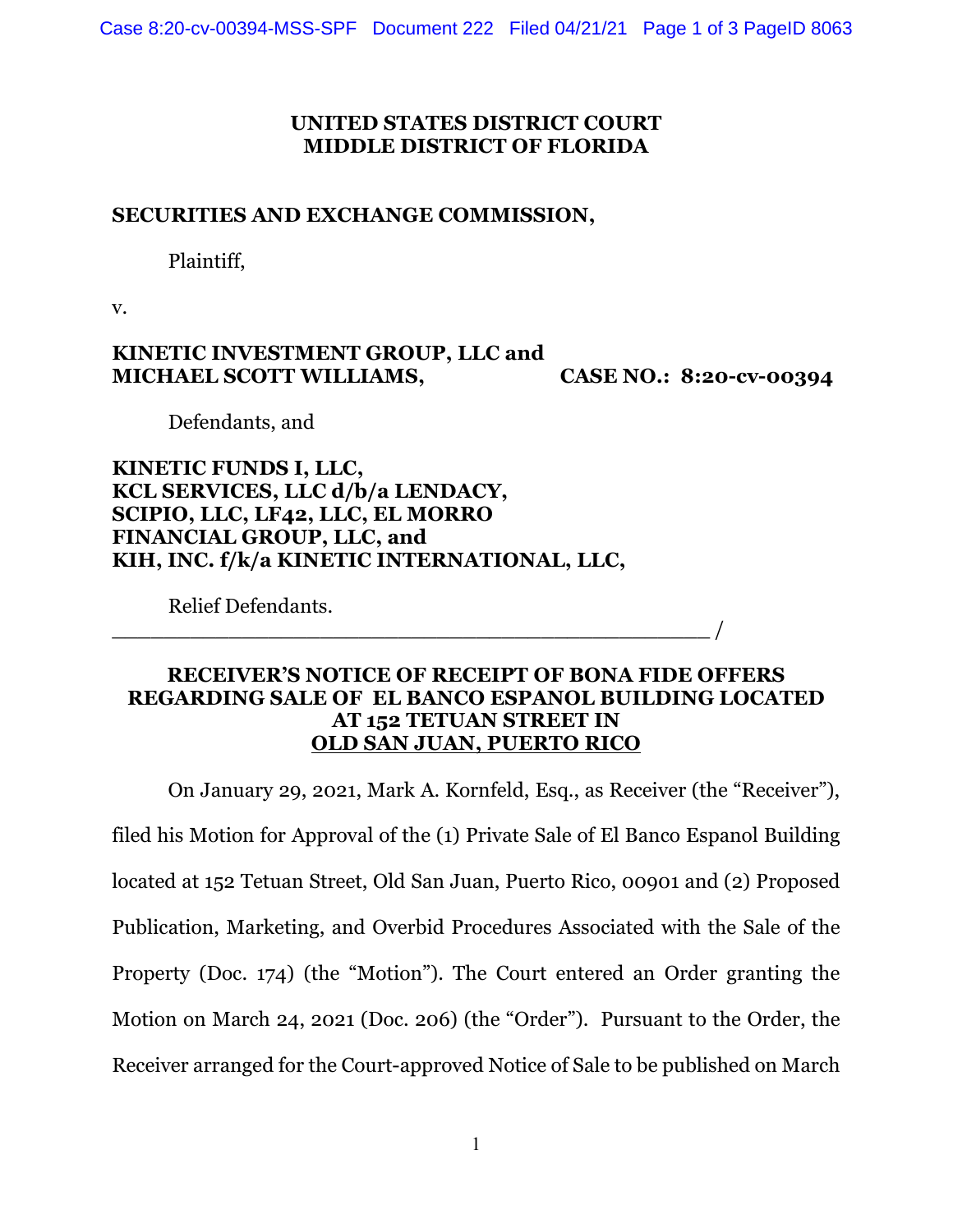31, 2021 in (i) *El Nuevo Dia*, which is the newspaper with the highest circulation in Puerto Rico, and (ii) the *Sarasota Herald Tribune*, which is regularly issued and circulated in the district where Defendant Kinetic Investment Group, LLC's main office was located.

As indicated in this Motion, the Receiver files this notice to inform the Court, that pursuant to 28 U.S.C. § 2001(b), the Receiver received four (4) *bona fide* offers within ten days after the Notice of Sale was advertised in the two above publications. Pursuant to Paragraph 8 of the Order, the Receiver exercised his sole discretion and business judgment in selecting the offer that is in the best interest of the Receivership Estate and is working to close the transaction as soon as possible. The Receiver will update the Court immediately once the sale has officially closed.

Dated this 21<sup>st</sup> day of April, 2021.

Respectfully submitted,

*/s/ Lauren V. Humphries* Lauren V. Humphries, Esq. Florida Bar No.: 117517 Jordan D. Maglich, Esq. Florida Bar No.: 0086106 401 E. Jackson St., Suite 2400 Tampa, Florida 33602 Telephone: (813) 222-1141 Fax: (813) 222-8189 [lauren.humphries@bipc.com](mailto:lauren.humphries@bipc.com) [jordan.maglich@bipc.com](mailto:jordan.maglich@bipc.com)